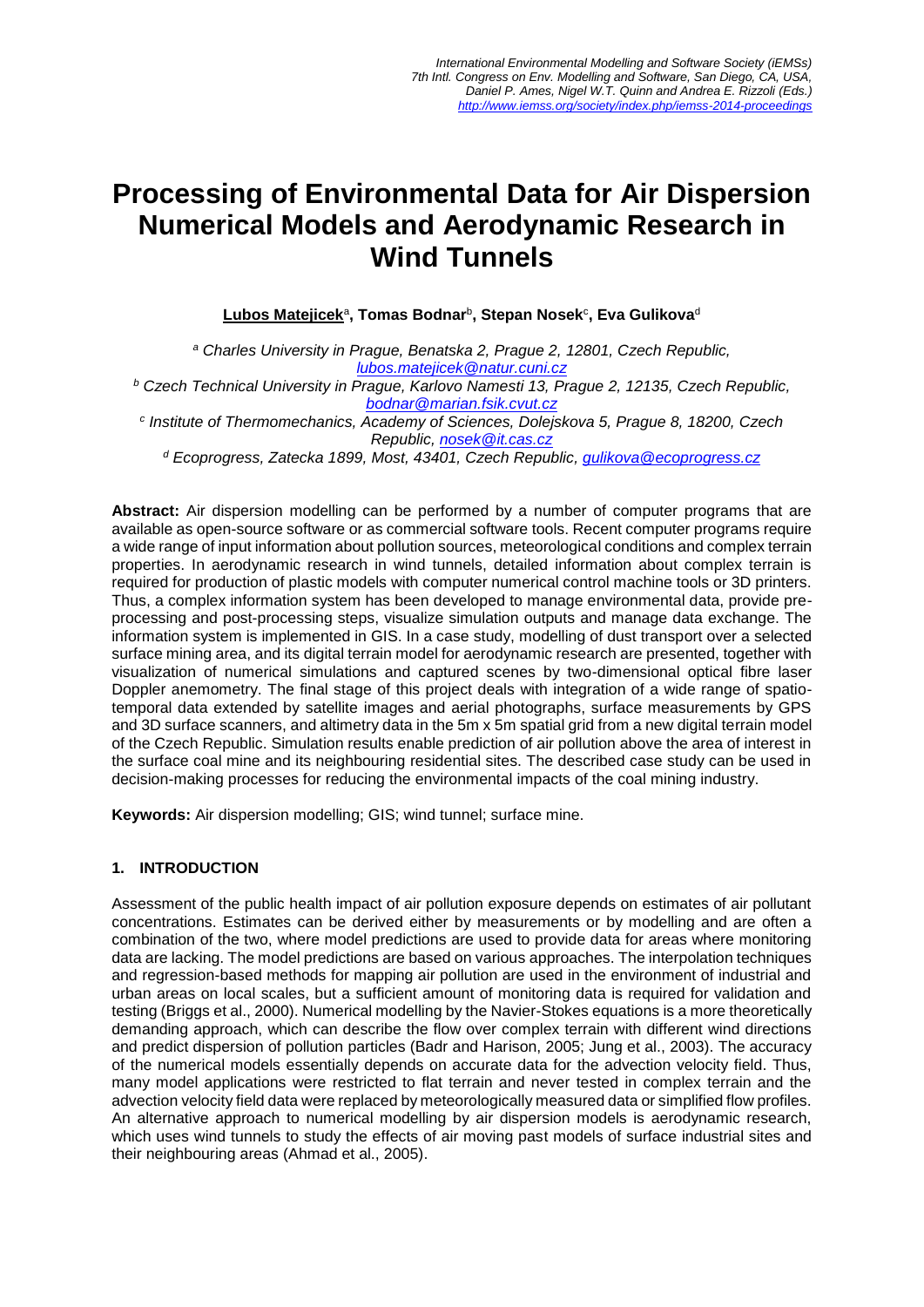# **2. PROCESSING OF ENVIRONMENTAL DATA**

The integration of input/output model data is seen as a central task for pre-processing and postprocessing of air-dispersion numerical models and aerodynamic research in wind tunnels. The basic schema of data flows is given in Fig. 1. The inputs into the pre-processing phase represent topographic data for construction of the digital terrain model, air pollution sources for creation of map layers with point, line and area sources of pollution, regular sampling of air pollution at selected sites for validation of model predictions, meteorological data for creation datasets with wind speed and direction and other data, such as temperature, humidity, precipitation and solar. After the pre-processing stage, the created spatio-temporal datasets are integrated in the GIS project and the GIS tools are used for data management of the geodatabase, which can be complemented by other data, such as satellite and aerial images, thematic maps and historical records. The paper is focused on three ways of prediction: by spatial modelling, by air-dispersion numerical models and by aerodynamic research in wind tunnels. Spatial modelling deals with deterministic and geostatistical interpolation methods, probability mapping and geographically weighted regression (GWR). The interpolation and probability mapping are based on point samples. They are used for continuous surface layers that predict the values of air pollutant concentrations for every location in the area of interest. The probability maps can assess the probability that a critical concentration threshold value has been exceeded. GWR is used to provide a local model by fitting regression equations containing the dependent variable, concentration of air pollutant, and explanatory variables, such as potential sites of pollutant emissions, local wind speed and surface temperature.

The numerical models based on the Navier-Stokes equations and other mathematical expressions are solved by standalone software tools. Additional procedures are needed to export data to the required data inputs of various numerical models. The initial tests were performed with Gaussian plume airdispersion models, such as AERMOD, ISCST3 and ISC-PRIME. The numerical models utilized data from the digital elevation model (DEM), extended by simplified 3D buildings, datasets containing air pollution sources and sampling points/receptors, as well as records of meteorological data. The output datasets are extracted and imported into GIS by other software tools and GIS functions. These airdispersion numerical models employ hourly meteorological data records to define the conditions for plume rise, transport, diffusion and deposition. The concentration or deposition values are estimated for each hour of input meteorology. The model outputs, user-selected, short-term averages of the concentrations at each receptor location, are exported into GIS for analysis and visualization, together with the existing spatial data.

An alternative approach to numerical modelling is represented by aerodynamic research that uses wind tunnels to study the effects of air moving past models of a surface. The size of our model on a scale of about 1:9,000 is 1.5 m x 1.5 m. The measurements are visualised by two-dimensional optical fibre Laser Doppler Anemometry (LDA). After capturing the scenes, the experimental data are imported into the computer system for other processing (Bodnar et al., 2013). The plastic models are produced using computer numerical control (CNC) machine tools. The data inputs are derived from DEMs created in GIS. The DEMs are based on a large data set of points  $(1,500 \times 1,500 \text{ points}$  for the 1.5 m  $\times$  1.5 m model).

The inputs into the post-processing phase represent continuous surface layers from spatial modelling, user-selected short-term averages of concentrations at each receptor location from numerical models and captured images of flow fields from aerodynamic research in wind tunnels. The post-processing phase employs import of simulation results into the GIS project to integrate new datasets together with existing data in the geodatabase. The spatio-temporal analysis and visualization are used to create thematic maps of environmental impacts for decision-making processes, linked projects that are focused on health protection and information in the public domain.

The described data flows were used for the research project dealing with dust transport over surface mining areas. It is focused on the environmental impacts from coal mining in the northwest part of the Czech Republic. The aim of the project is to eliminate dominant sources of dust pollution that reduce air quality and affect humans and nature in and around mining areas. It also proposes sustainable development of mining activities, which would play a positive role in the economic development of the region. The proposed integrated spatio-temporal modelling project in GIS environment facilitates more comprehensive risk assessment.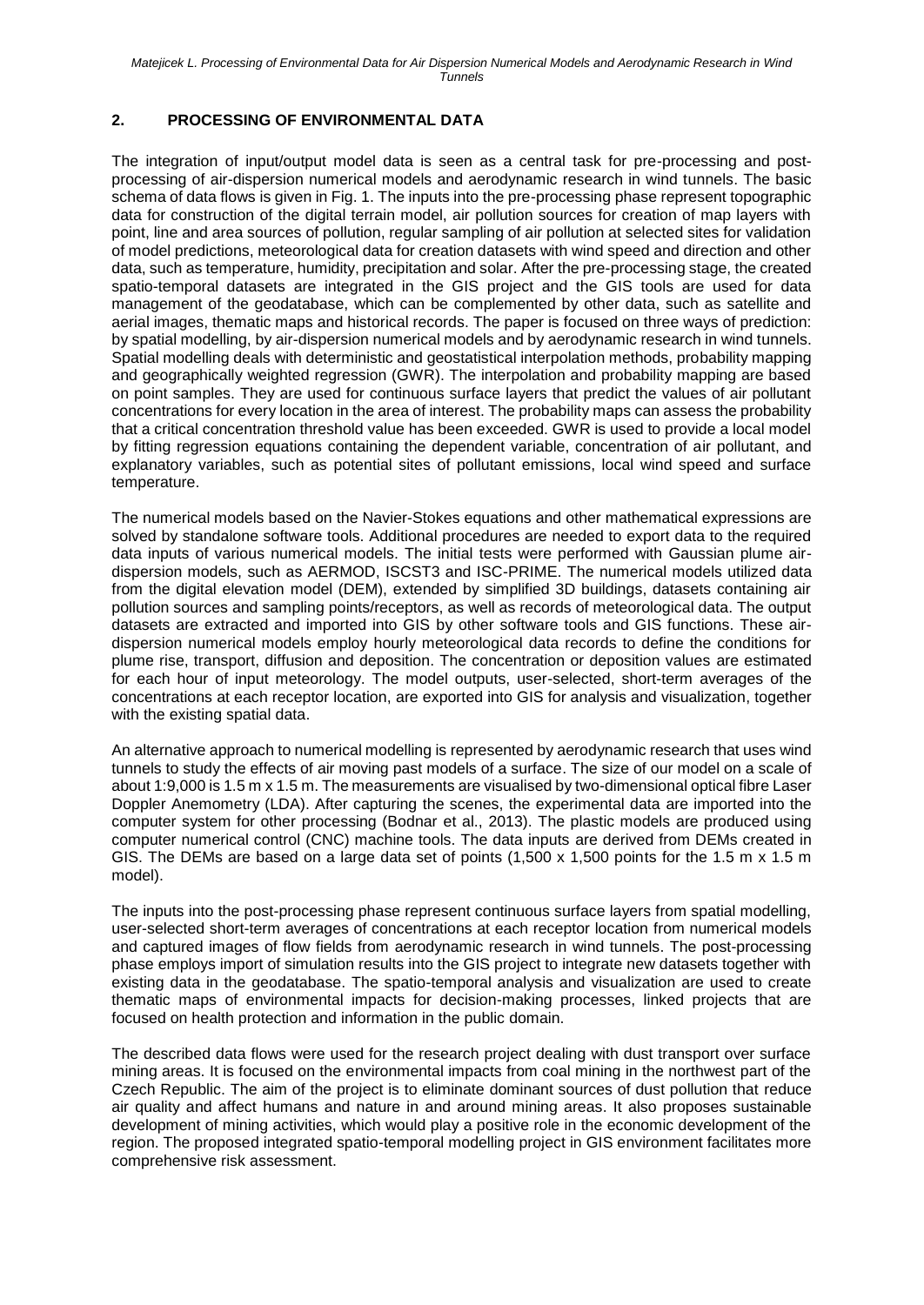#### *Matejicek L. Processing of Environmental Data for Air Dispersion Numerical Models and Aerodynamic Research in Wind Tunnels*



Figure 1. Data flows in the processing of environmental data for spatial modelling, air-dispersion numerical models and aerodynamic research in wind tunnels designated for decision-making processes, linked projects that are focused on health protection and information in the public domain.

# **3. A CASE STUDY: DUST TRANSPORT OVER A SURFACE MINING AREA**

The described case study demonstrates the use of data flows in the processing of environmental data for spatial modelling, air-dispersion numerical models, and aerodynamic research in wind tunnels. The area of interest is a surface coal mine in the northern part of the Czech Republic, Fig. 2. The dust emissions from mining activities represent dominant sources of air pollution. The geostatistical techniques, numerical models and aerodynamic research in the wind tunnel are used for prediction of air pollution dispersion.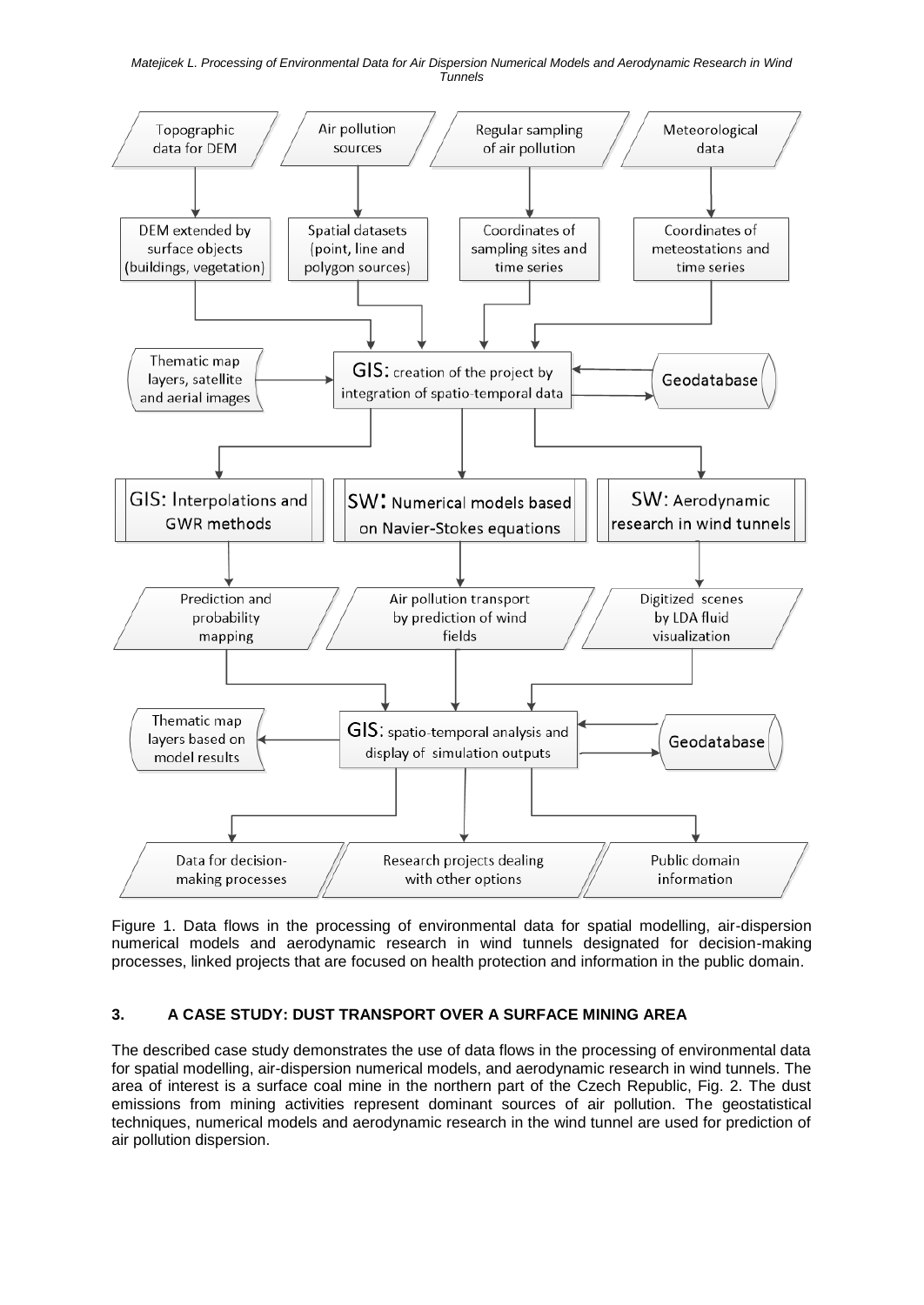

Figure 2. The area of interest: the surface coal mine in the northern part of the Czech Republic (from Landsat 8, captured in May 2013).

The DEM is based on the Digital Terrain Model of the Czech Republic of the 4th generation (DMR 4G, heights in discrete points in a regular grid of 5 m x 5 m) and 3D contour lines. The changes in terrain heights in the 2010-2014 period are illustrated in Fig. 3. The 3D view shows the DEM for a stage of mining in 2010, and the DEM for a proposed stage of mining in 2014. The changes in terrain heights in the 2010-2014 period are indicated by light and grey pixels in Fig. 3 in the bottom part of the 3D view. The surface sources of air pollution include coal extractions, loading and unloading, road transport and coal-handling plants. Their locations and shapes are estimated by terrain mapping with GPS. Air pollution by PM10 is sampled by monitoring stations located at the nearest residential sites. Monitoring stations are also used for measuring wind speed and direction.

The air dispersion numerical model employs information about air pollution sources and meteorological conditions to predict how PM<sup>10</sup> moves through the atmosphere above the surface area of interest. The Industrial Source Complex Short-Term model (ISCST3) together with Plume Rise Model Enhancements (ISC-PRIME) and digital terrain models are used to provide predictions based on advanced meteorological turbulence calculations that are influenced by local terrain effects.

The modelling tools employ hourly meteorological data records to define the conditions for plume rise, transport, diffusion and deposition. The concentration or deposition values are estimated for each hour of input meteorology. The model outputs for one year, user-selected short-term averages of concentrations at each receptor location in the regular grid, are given in Fig. 4. The isolines of PM<sub>10</sub> concentrations are complemented by the DEM layer, which is attached to the stage of mining in 2010. Other features represent monitoring stations that are used for validation of model predictions. The aerodynamic research uses wind tunnels to study the effects of air moving past the models of a surface coal mine and its neighbouring areas. The model on a scale of 1:9 000 has a size of 1.5 m x 1.5 m. Production of the plastic model is made with the computer numerical control (CNC) machine tools. The datasets for production were derived from DEMs created with GIS. The actual DEMs are based on large data sets of points  $(1,500 \times 1,500$  points for the 1.5 m x 1.5 m model). A model for visualisation by two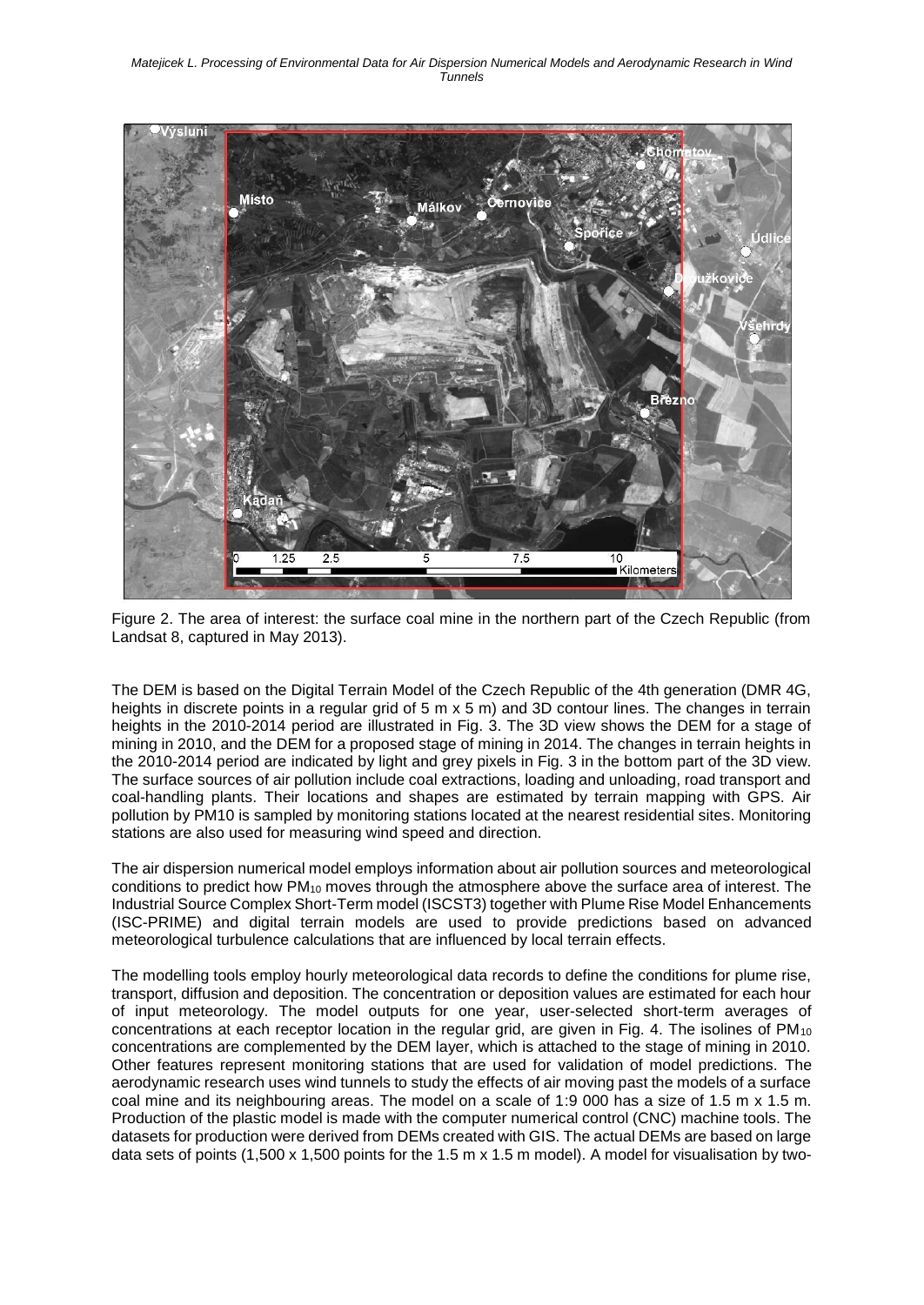dimensional optical fibre Laser Doppler Anemometry (LDA) is in Fig. 5. After capturing the scenes, the experimental data are imported into the computer system for other processing. The final stage of the described case study deals with integration of a wide range of spatio-temporal data in the GIS environment. The GIS tools manage data from remote sensing (LANDSAT and aerial images), surface measurements (GPS data), existing thematic map layers, altimetry datasets (DMR 4G, 3D contour lines), regular sampling of PM<sup>10</sup> and meteorological data.



Figure 3. The DEM for the stage of mining in 2010 and the DEM for a proposed stage of mining in 2014, the changes in terrain heights in the 2010-2014 period are indicated by light pixels (decrease in elevations by extraction) and by grey pixels (increase in elevations by accumulation) at the bottom part of the 3D view.

Some listed items are used for development of inputs in the air dispersion models (DEMs, locations and properties of air pollution sources and meteorological data) and aerodynamic research in the wind tunnel (digital datasets of DEMs for models made by CNC machine tools). The simulation outputs from modelling systems are used as data inputs for spatial analysis and visualization. An example of GIS outputs shows layer datasets of isolines with PM<sup>10</sup> concentrations in the receptor gird, the DEM, monitoring stations, and location of sources of air pollution PM<sub>10</sub> in Fig. 6. Visualization of these layer datasets in a 3D view is depicted in Fig. 7. The GIS environment offers a wide range of spatio-temporal analyses and ways to share datasets with other case-oriented software tools for air-dispersion modelling and aerodynamic research in wind tunnels. The results of the described case study facilitate prediction of air pollution by PM10, and optionally other pollutants, above the area of interest in the surface coal mine and its neighbouring residential areas. Combined research by numerical modelling and aerodynamic research can explore the influence of terrain changes caused by mining activities on wind flows and air pollution dispersion. This can be used in decision-making processes related to reducing the environmental impacts of coal mining in the northwest part of the country. The described case study enables simulation of appropriate manmade barriers and different flow conditions to test the most suitable solution for reducing the environmental impacts of mining activities.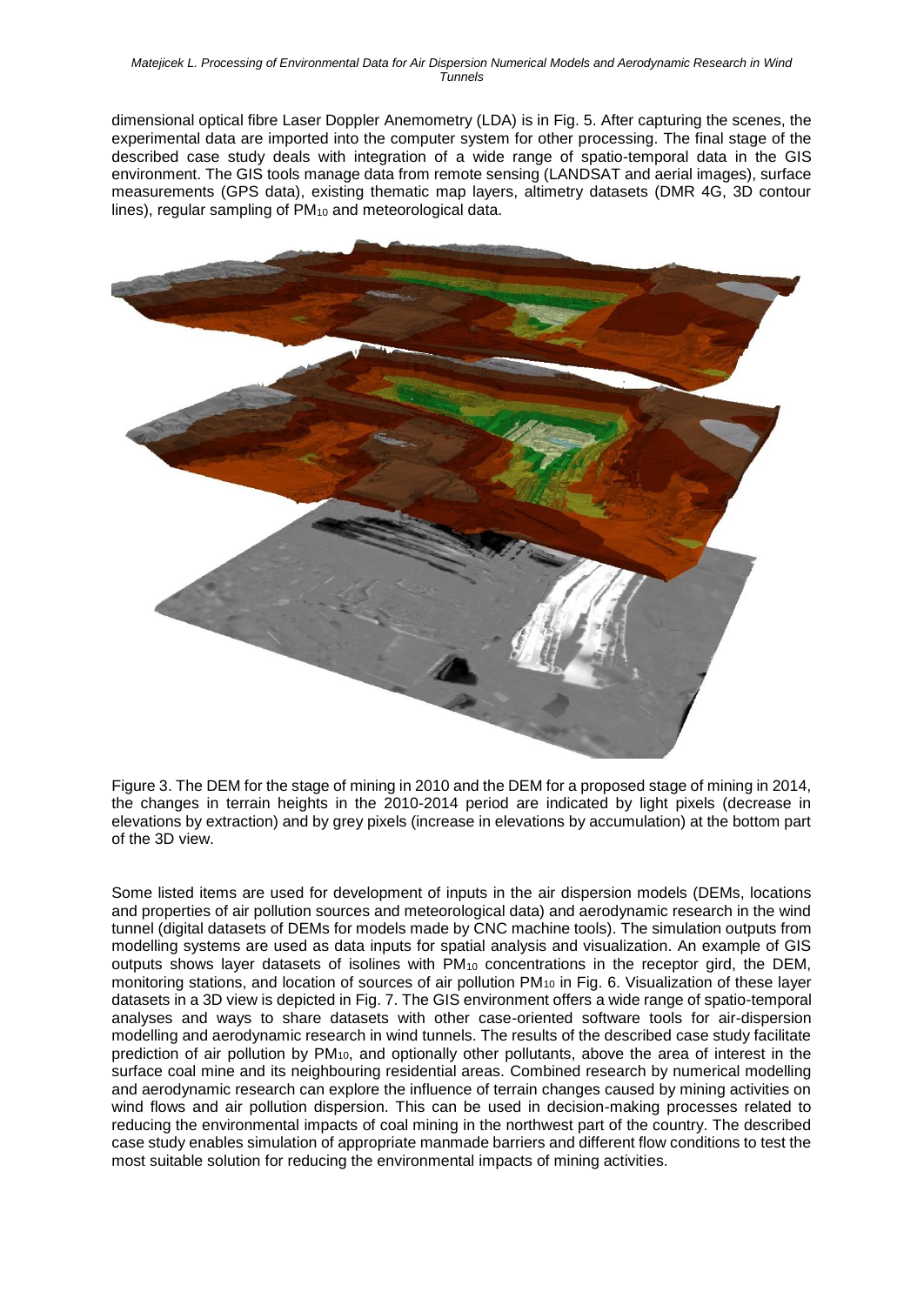*Matejicek L. Processing of Environmental Data for Air Dispersion Numerical Models and Aerodynamic Research in Wind Tunnels*



Figure 4. The model outputs for a period of one year: user-selected short-term averages of concentrations at each receptor location in the regular grid. The isolines of PM<sub>10</sub> concentrations are complemented by the DEM layer and by other features, such as monitoring stations and a receptor grid.



Figure 5. Aerodynamic research: a model for visualization of flow fields in the wind tunnel by twodimensional optical fibre Laser Doppler Anemometry.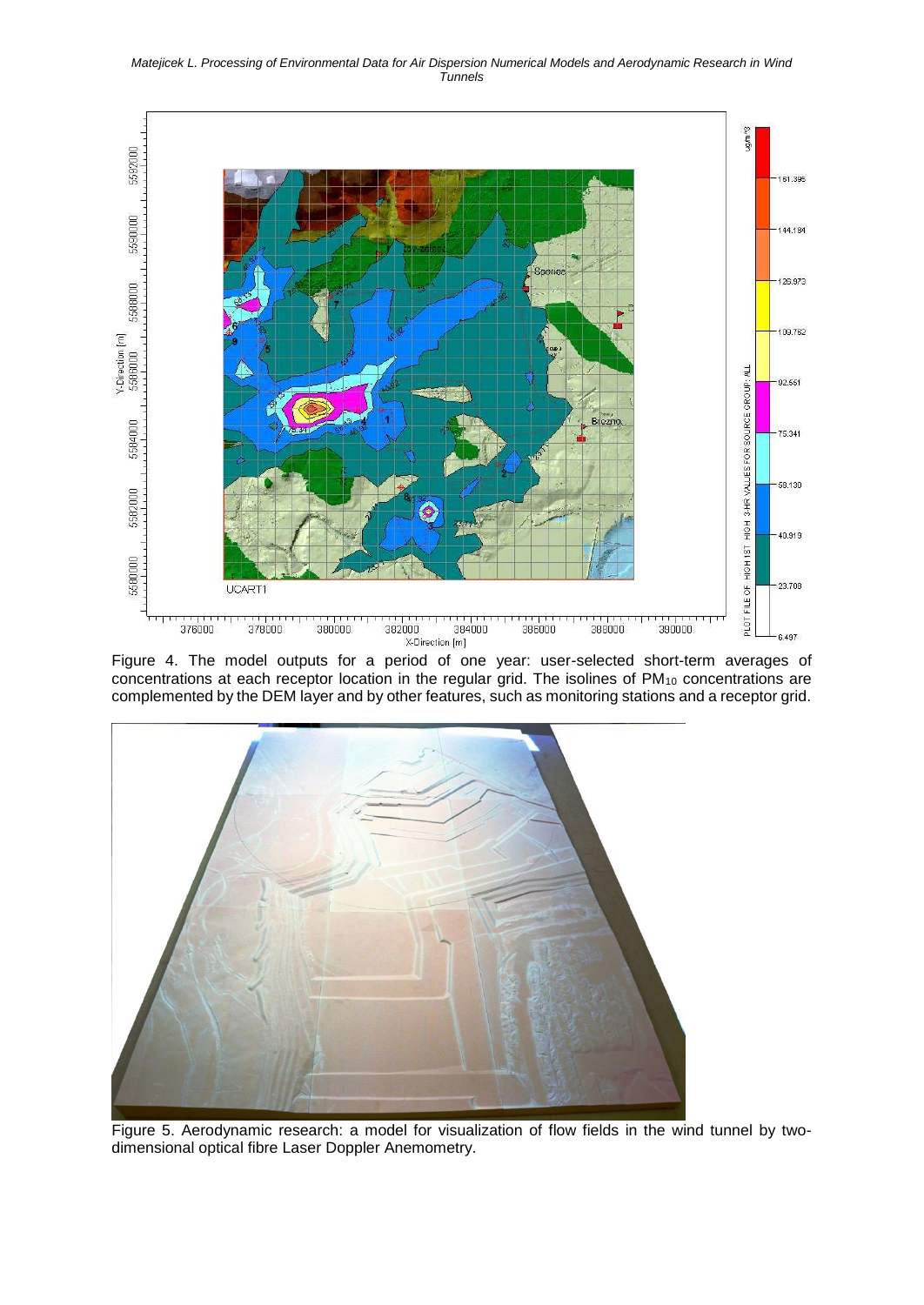

gird, the DEM, monitoring stations, and locations of sources of air pollution PM10.



Figure 7. An example of GIS visualization in a 3D view: layer datasets of isolines with PM<sub>10</sub> concentrations in the receptor gird, the DEM, monitoring stations, and location of sources of air pollution PM10.